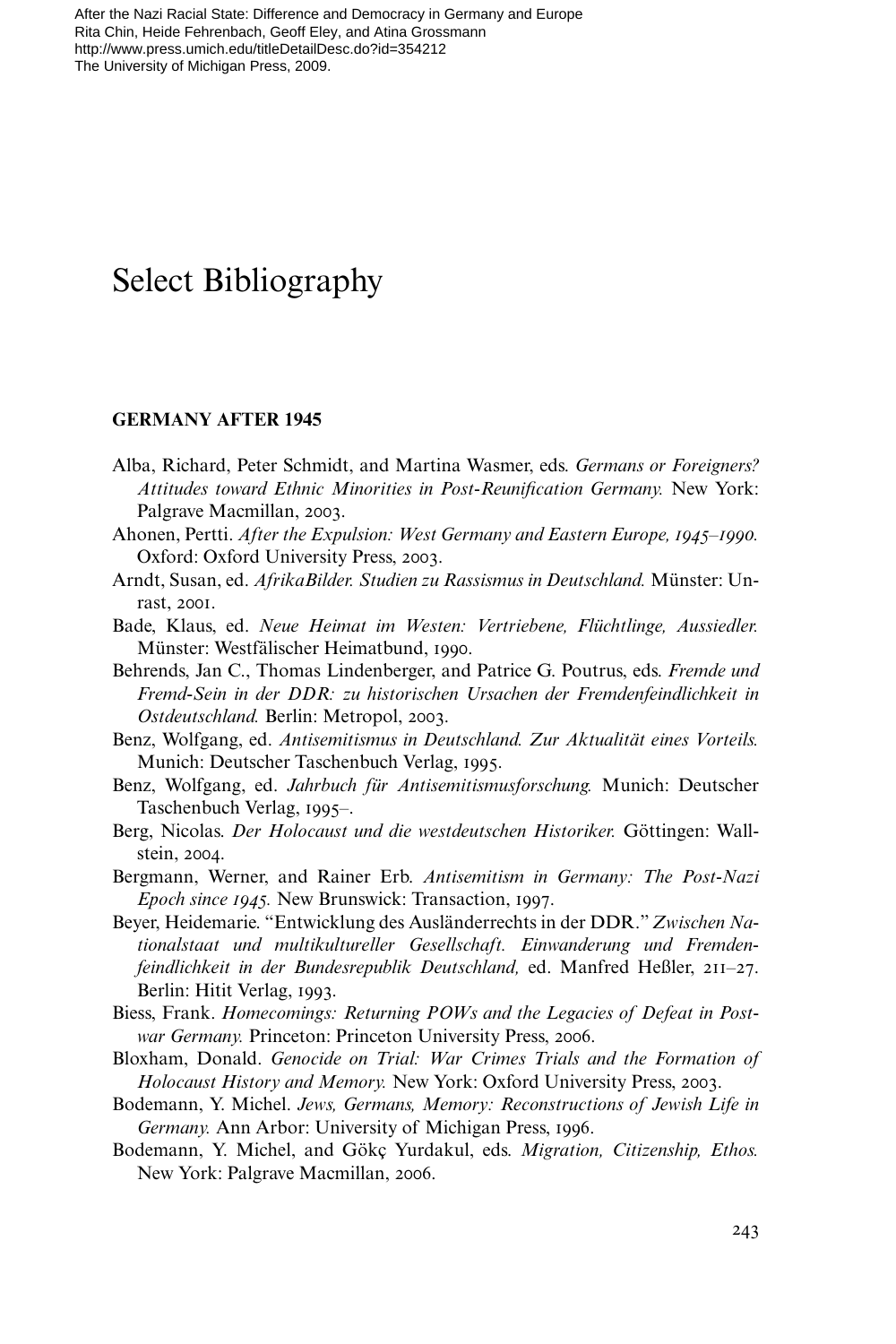244 Select Bibliography

- Brenner, Michael. *After the Holocaust: Rebuilding Jewish Lives in Postwar Germany.* Princeton: Princeton University Press, 1997.
- Brubaker, Rogers. *Citizenship and Nationhood in France and Germany.* Cambridge: Harvard University Press, 1992.
- Campt, Tina, Pascal Grosse, and Yara-Colette Lemke Muniz de Faria. "Blacks, Germans, and the Politic of the Imperial Imagination, 1920–1960." In Sara Friedrichsmeyer, Sara Lennox, and Susanne Zantop, eds., *The Imperialist Imagination: German Colonialism and Its Legacy.* Ann Arbor: University of Michigan Press, 1998.
- Chin, Rita. *The Guest Worker Question in Postwar Germany.* New York: Cambridge University Press, 2007.
- Connelly, John. "Catholic Racism and Its Opponents." *Journal of Modern History* 79 (December 2007): 813–47.
- El-Tayeb, Fatima. "'Blood Is a Very Special Juice': Racialized Bodies and Citizenship in Twentieth-Century Germany." In "Complicating Categories: Gender, Class, Race, and Ethnicity," ed. Eileen Boris and Angélique Janssens, *International Review of Social History,* 149–69, Supplement 7. Cambridge: Cambridge University Press, 1999.
- Elsner, Eva-Maria, and Lothar Elsner. *Ausländer und Ausländerpolitik in der DDR.* Berlin: Gesellschaftswissenschaftliches Forum, 1992.
- Elsner, Eva-Maria, and Lothar Elsner. *Zwischen Nationalismus und Internationalismus. Über Ausländer und Ausländerpolitik in der DDR 1949–1990.* Rostock: Norddeutscher Hochschulschriften Verlag, 1994.
- Evens Foundation, ed. *Europe's New Racism? Causes, Manifestations, and Solutions.* New York: Berghahn Books, 2002.
- Fehrenbach, Heide. *Race after Hitler: Black Occupation Children in Postwar Germany and America.* Princeton: Princeton University Press, 2005.
- Fehrenbach, Heide. "War Orphans and the Postfascist Family: Kinship and Belonging after 1945." In Frank Biess and Robert Moeller, eds., *Histories of the Aftermath: The Legacies of World War II in Comparative European Perspective.* New York: Berghahn Books, forthcoming 2009.
- Flam, Helena, ed. *Migranten in Deutschland. Statistiken-Fakten-Diskurse.* Constance: UVK Verlagsgesellschaft, 2007.
- Geller, Jay Howard. *Jews in Post-Holocaust Germany, 1945–1953.* New York: Cambridge University Press, 2005.
- Göktürk, Deniz, David Gramling, and Anton Kaes, eds. *Germany in Transit: Nation and Migration, 1955–2005.* Berkeley: University of California Press, 2007.
- Gregor, Neil, Nils Roemer, and Mark Roseman, eds. *German History from the Margins.* Bloomington: Indiana University Press, 2006.
- Grossmann, Atina. "A Question of Silence: The Rape of German Women by Occupation Soldiers." *October* 72 (1995): 43–63.
- Grossmann, Atina. *Jews, Germans, and Allies: Close Encounters in Occupied Germany.* Princeton: Princeton University Press, 2007.
- Heineman, Elizabeth D. *What Difference Does a Husband Make? Women and Marital Status in Nazi and Postwar Germany.* Berkeley: University of California Press, 1999.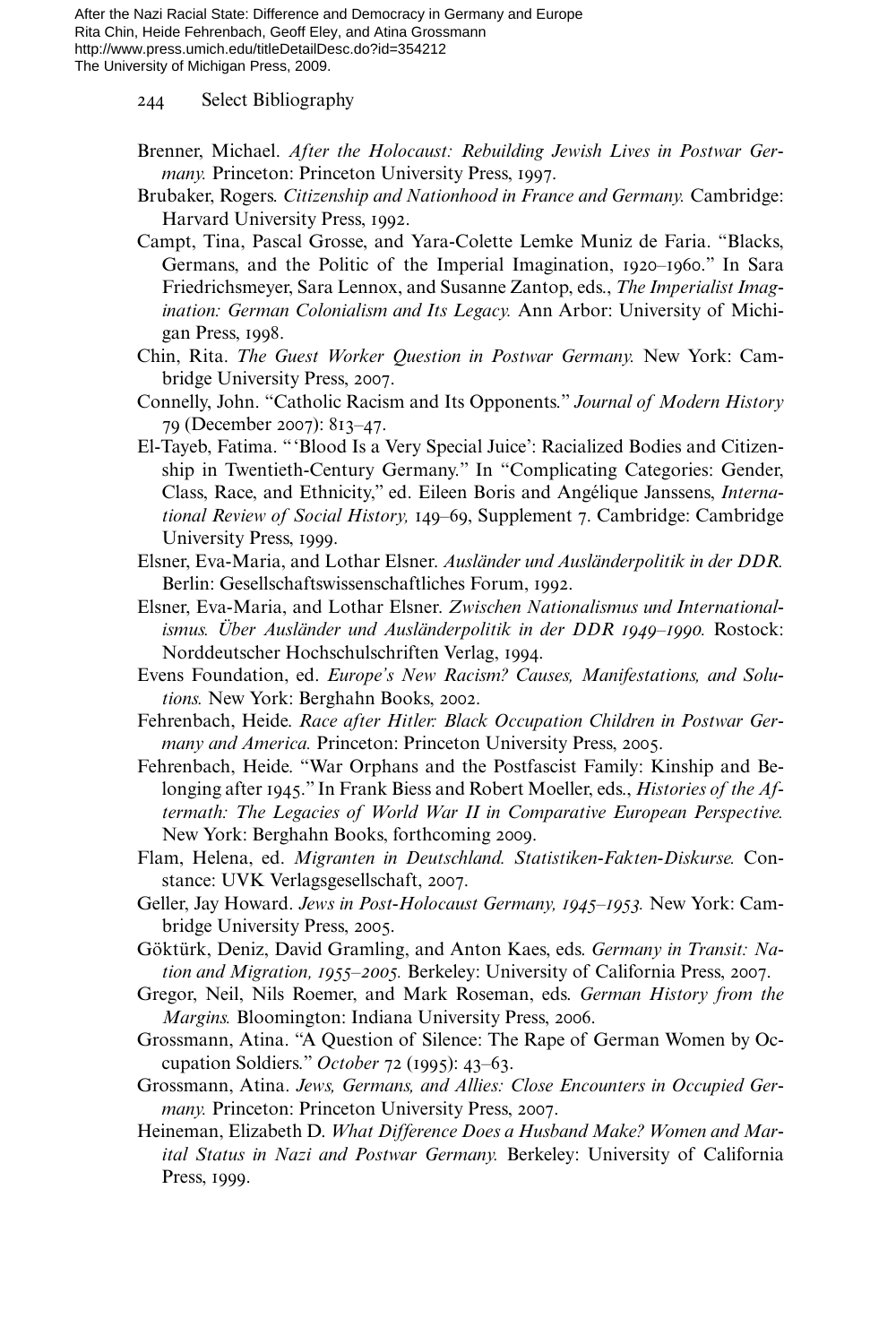- Herzog, Dagmar. *Sex after Fascism: Memory and Morality in Twentieth-Century Germany.* Princeton: Princeton University Press, 2005.
- Höhn, Maria. *GIs and Fräuleins: The German-American Encounter in 1950s West Germany.* Chapel Hill: University of North Carolina Press, 2002.
- Höhn, Maria. "The Black Panther Solidarity Committees and the *Voice of the Lumpen.*" *German Studies Review* 31, no. 1 (2008): 133–54.
- Hong, Young-Sun. "'The Benefits of Health Must Spread among All': International Solidarity, Health, and Race in the East German Encounter with the Third World." In Katherine Pence and Paul Betts, eds., *Socialist Modern: East German Everyday Culture and Politics.* Ann Arbor: University of Michigan Press, 2008.
- Hügel-Marshall, Ika. *Invisible Woman: Growing Up Black in Germany.* Trans. Elizabeth Gaffney. New York: Continuum, 2001.
- Institut für Internationale Politik und Wirtschaft der DDR. *Gegen Rassismus, Apartheid, und Kolonialismus.* Berlin (East): Staatsverlag der Deutschen Demokratischen Republik, 1978.
- Kauders, Anthony D. *Unmögliche Heimat. Eine deutsch-jüdische Geschichte der Bundesrepublik.* Munich: Deutsche Verlags-Anstalt, 2007.
- Kleff, Sanem, Edith Broszinsky-Schwabe, Marie-There Albert, Helga Marburger, and Marie-Eleonora Karsten. *BRD—DDR. Alte und neue Rassismen im Zuge der deutsch-deutschen Einigung.* Werkstatt-Berichte Nr. 1. Berlin: Verlag für Interkulturelle Kommunikation, 1990.
- Kochavi, Arieh J. *Post-Holocaust Politics: Britain, the United States, and Jewish Refugees, 1945–1948.* Chapel Hill: University of North Carolina Press, 2001.
- Kolinsky, Eva. *After the Holocaust: Jewish Survivors in Germany after 1945.* London: Pimlico, 2004.
- Kolinsky, Eva. "Meanings of Migration in East Germany and the West German Model." In *United and Divided: Germany since 1900,* ed. Mike Dennis and Eva Kolinsky, 145–75. New York: Berghan Books, 2004.
- Krüger-Potratz, Marianne. *Anderssein gab es nicht. Ausländer und Minderheiten in der DDR.* Münster: Waxmann Verlag, 1991.
- Kurthen, Hermann, Werner Bergmann, and Rainer Erb, eds. *Antisemitism and Xenophobia in Germany after Unification.* New York: Oxford University Press, 1997.
- Laurence, Jonathan. "(Re)Constructing Community in Berlin: Turks, Jews, and German Responsibility." In Ruth A. Starkman, *Transformations of the New Germany.* New York: Palgrave Macmillan, 2006.
- Legge, Jerome S., Jr. *Jews, Turks, and Other Strangers: The Roots of Prejudice in Modern Germany.* Madison: University of Wisconsin Press, 2003.
- Lehmann, Albrecht. *Im Fremden ungewollt zuhaus: Flüchtlinge und Vertriebene in Westdeutschland, 1945–1990.* Munich: Beck, 1991.
- Lemke Muniz de Faria, Yara-Colette. *Zwischen Fürsorge und Ausgrenzung. Afrodeutsche "Besatungskinder" im Nachkriegsdeutschland.* Berlin: Metropole, 2002.
- Mankowitz, Zeev W. *Life between Memory and Hope: The Survivors of the Holocaust in Occupied Germany.* Cambridge: Cambridge University Press, 2002.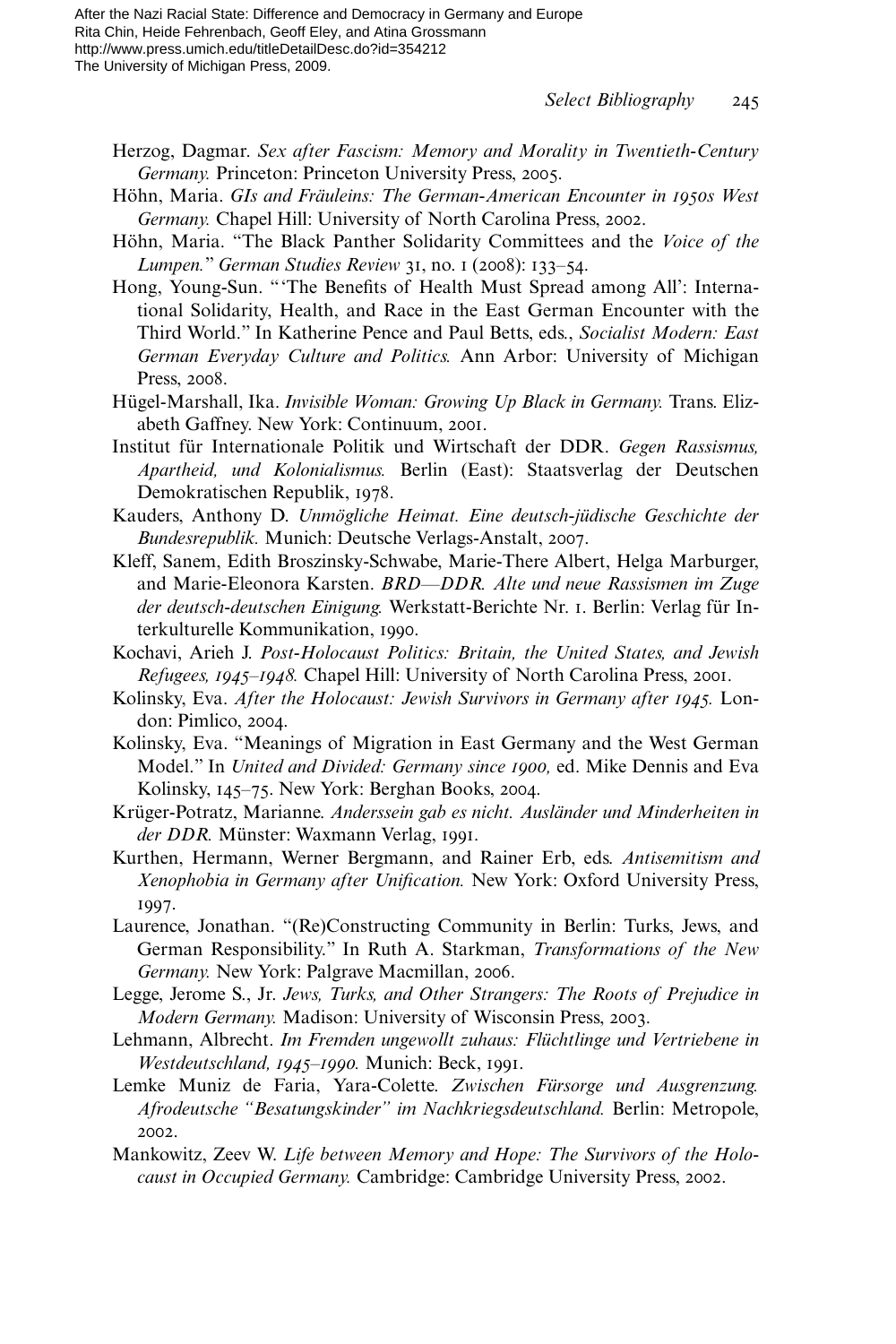246 Select Bibliography

- Margalit, Gilad. *Germany and Its Gypsies: A Post-Auschwitz Ordeal.* Madison: University of Wisconsin Press, 2002.
- Marshall, Barbara. *The New Germany and Migration in Europe.* New York: Manchester University Press, 2000.
- Mazón, Patricia, and Reinhild Steingröver. *Not So Plain as Black and White: Afro-German Culture and History, 1890–2000.* Rochester: University of Rochester Press, 2005.
- Merkl, Peter H., and Leonard Weinberg, eds. *Right-Wing Extremism in the Twenty-First Century.* Portland, OR: Frank Cass, 2003.
- Moeller, Robert G. *War Stories: The Search for a Usable Past in the Federal Republic of Germany.* Berkeley: University of California Press, 2001.
- Morris, Leslie, and Jack Zipes, eds. *Unlikely History: The Changing German-Jewish Symbiosis, 1945–2000.* New York: Palgrave, 2002.
- Müggenburg, Andreas. *Die ausländischen Vertragsarbeiter in der ehemaligen DDR. Darstellung und Dokumentation.* Bonn: Mitteilungen der Beauftragten der Bundesregierung für Belange der Ausländer, 1996.
- Müller, Christian, and Patrice G. Poutrus, eds. *Ankunft, Alltag, Ausreise. Migration und interkulturelle Begegnung in der DDR-Gesellschaft.* Cologne: Böhlau, 2005.
- O'Brien, Peter. "Continuity and Change in Germany's Treatment of Non-Germans." In *International Migration Review* 22, no. 3 (Autumn 1988): 109–34.
- Opitz, May, Katharine Oguntoye, and Dagmar Schultz, eds. *Showing Our Colors: Afro-German Women Speak Out.* Trans. Anne V. Adams. Amherst: University of Massachusetts Press, 1986.
- Peck, Jeffrey M. *Being Jewish in the New Germany.* New Brunswick: Rutgers University Press, 2006.
- Piesche, Peggy, Maureen Maisha Eggers, Grada Kilomba, and Susan Arndt, eds. *Mythen, Maske, und Subjekte: Kritische Weißseinsforschung in Deutschland.* Münster: Unrast, 2006.
- Piper, Nicola. *Racism, Nationalism, and Citizenship: Ethnic Minorities in Britain* and Germany. Brookfield, VT: Ashgate, 1998.
- Poiger, Uta G. "Beauty, Business, and International Relations." In *WerkstattGeschichte* 45 (2007): 53–71.
- Poiger, Uta G. *Jazz, Rock, and Rebels: Cold War Politics and American Culture in a Divided Germany.* Berkeley: University of California Press, 2000.
- Poiger, Uta G. "Imperialism and Empire in Twentieth-Century Germany." *History and Memory,* 17, no. 1/2 (2005): 87–116.
- Poutrus, Patrice G. "An den Grenzen des proletarischen Internationalismus. Algerische Flüchtlinge in der DDR." *Zeitschrift für Geschichtswissenschaft* 55, no. 2 (February 2007): 162–78.
- Räthzel, Nora. "Aussiedler and Ausländer: Transforming German National Identity." In *Transformations of the New Germany,* ed. Ruth Starkman, 157–80. New York: Palgrave Macmillan, 2006.
- Riedel, Almut. *"hatten ooch Chancen, ehrlich." Erfahrungen algerischer Arbeitsmigranten in der DDR.* Opladen: Leske und Budrich, 1994.
- Rosen, Klaus Henning, ed. *Die zweite Vertreibung: Fremde in Deutschland.* Bonn: J. H. W. Dietz, 1992.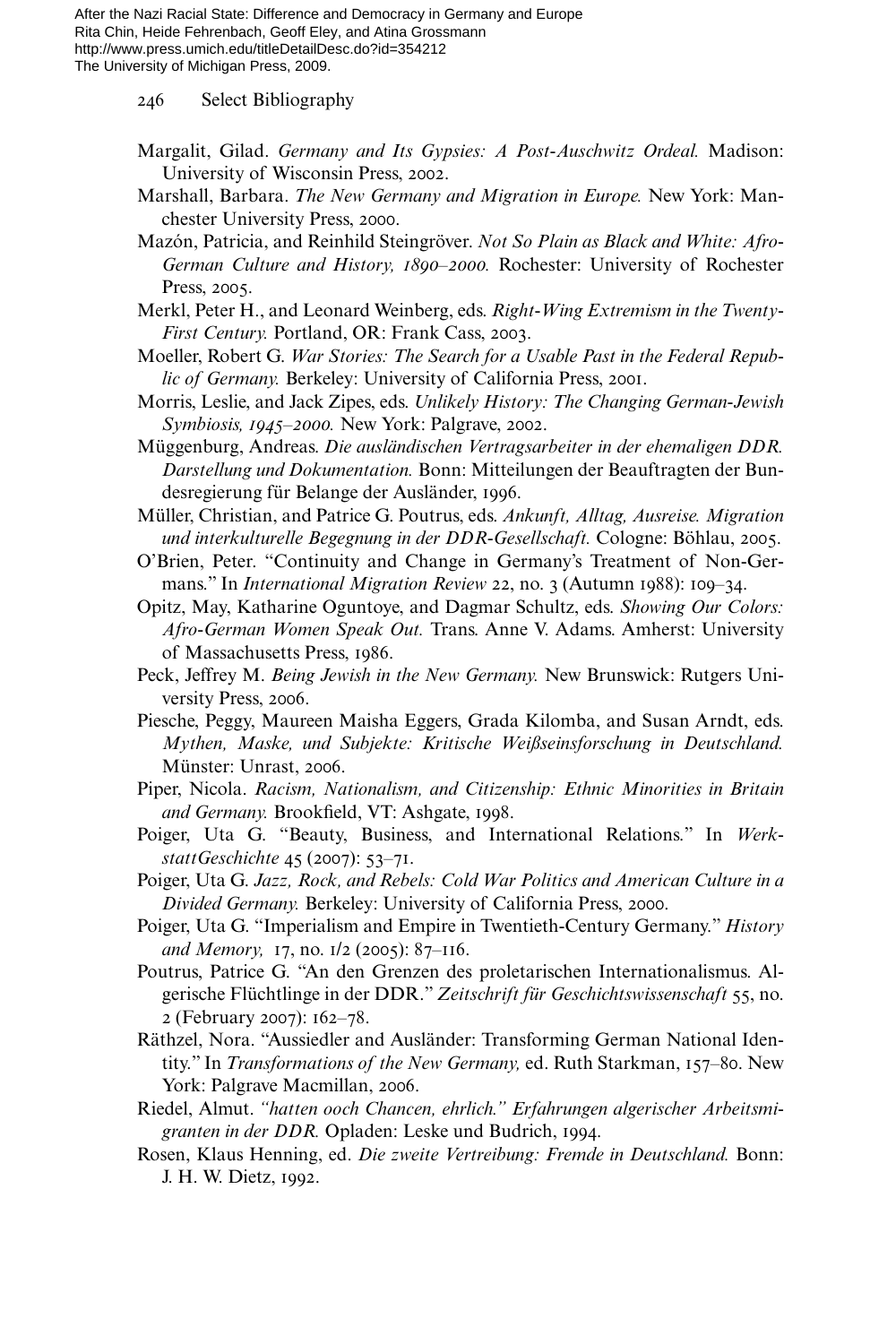- Schönborn, Susanne, ed. *Zwischen Erinnerung und Neubeginn: Zur deutsch-jüdischen Geschichte nach 1945.* Munich: Martin Meidenbauer, 2006.
- Schoeps, Julius H., ed. *Leben im Land der Täter: Juden im Nachkriegsdeutschland 1945–1952.* Berlin: Jüdische Verlagsanstalt, 2001.
- Schuck, Peter, and Rainer Münz, eds. *Paths to Inclusion: The Integration of Migrants in the United States and Germany.* Migration and Refugees Series, vol. 5. New York: Berghahn Books, 1998.
- Sieg, Katrin. *Ethnic Drag: Performing Race, Nation, Sexuality in West Germany.* Ann Arbor: University of Michigan Press, 2002.
- Stern, Frank. *The Whitewashing of the Yellow Badge: Antisemitism and Philosemitism in Postwar Germany.* Trans. William Templer. New York: Pergamon, 1992.
- Thimm, Karen, and DuRell Echols. *Schwarze in Deutschland.* Munich: Protokolle, 1973.
- Volkov, Shulamit. *Germans, Jews, and Antisemites: Trials in Emancipation.* New York: Cambridge University Press, 2006.
- Watts, Meredith W. *Xenophobia in United Germany: Generations, Modernization, and Ideology.* New York: St. Martin's Press, 1997.
- Zatlin, Jonathan. "Scarcity and Resentment: Economic Sources of Xenophobia in the GDR, 1971–1989." *Central European History* 40, no. 4 (December 2007): 683–720.

#### **EUROPE AFTER 1945—GENERAL, COMPARATIVE**

- Barker, Francis, Peter Hulme, Margaret Iversen, and Diana Loxley, eds. *Europe and its Others: Proceedings of the Essex Conference on the Sociology of Literature, July 1984.* Colchester: University of Essex, 1985.
- Baumann, Gerd. *The Multicultural Riddle: Rethinking National, Ethnic, and Religious Identities.* New York: Routledge, 1999.
- Bessel, Richard, and Dirk Schumann, eds. *Life after Death: Approaches to a Cultural and Social History of Europe during the 1940s and 1950s.* Cambridge: Cambridge University Press, 2003.
- Brubaker, Rogers. *Ethnicity without Groups.* Cambridge: Harvard University Press, 2004.
- Buruma, Ian. *Murder in Amsterdam: The Death of Theo Van Gogh and the Limits of Tolerance.* New York: Penguin, 2006.
- Connelly, Matthew. *Unnatural Selection: The Population Control Movement and Its Struggle to Remake Humanity.* Cambridge: Belknap/Harvard University Press, 2008.
- Council of Europe, Directorate of Social and Economic Affairs. *Tackling Racism and Xenophobia: Practical Action at the Local Level.* Strasbourg: Council of Europe Press, 1995.
- Council of Europe, Directorate of Social and Economic Affairs. *Tackling Racist and Xenophobic Violence in Europe: Case Studies.* Strasbourg: Council of Europe Press, 1997.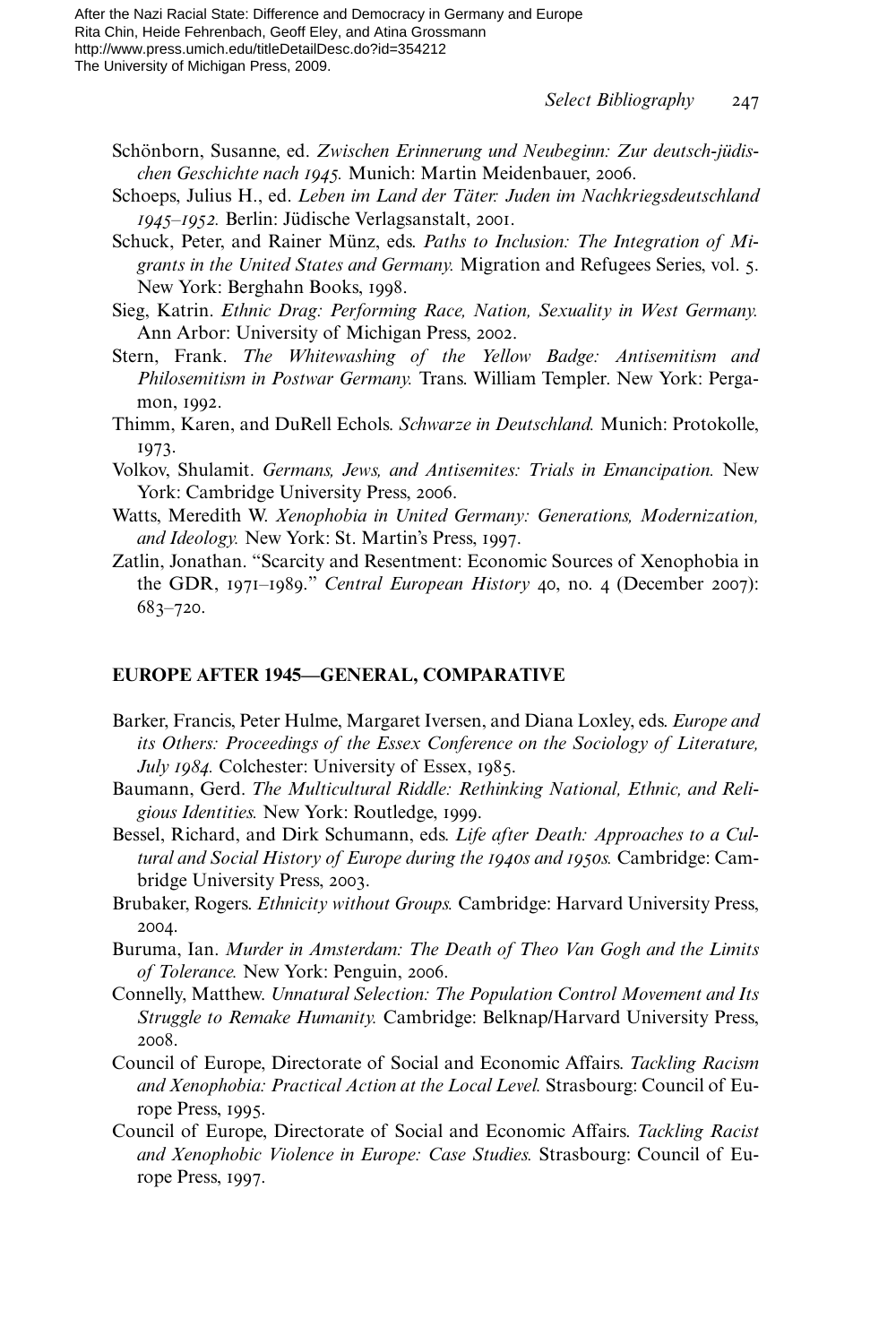248 Select Bibliography

- Deák, István, Jan T. Gross, and Tony Judt. *The Politics of Retribution in Europe: World War II and Its Aftermath.* Princeton: Princeton University Press, 2000.
- Dean, Martin, Constantin Goschler, and Philipp Ther, eds. *Robbery and Restitution: The Conflict over Jewish Property in Europe.* Studies on War and Genocide. New York: Berghahn Books, 2007.
- Elkins, Caroline, and Susan Pedersen, eds. *Settler Colonialism in the Twentieth Century: Projects, Practices, and Legacies.* New York: Routledge, 2005.
- Esposito, John L., and François Burgat, eds. *Modernizing Islam: Religion in the Public Sphere in Europe and the Middle East.* New Brunswick: Rutgers University Press, 2003.
- Evans Foundation, ed. *Europe's New Racism? Causes, Manifestations, and Solutions.* New York: Berghahn Books, 2002.
- Fetzer, Joel S., and J. Christopher Soper. *Muslims and the State in Britain, France, and Germany.* New York: Cambridge University Press, 2005.
- Freeman, Gary P. *Immigrant Labor and Racial Conflict in Industrial Societies: The French and British Experience, 1945–1975.* Princeton: Princeton University Press, 1979.
- Gregory, Derek, and Allan Pred, eds. *Violent Geographies: Fear, Terror, and Political Violence.* New York: Routledge, 2007.
- Hazekamp, Jan Laurens, and Keith Popple, eds. *Racism in Europe: A Challenge for Youth Policy and Youth Work.* London: University College London Press, 1997.
- Jonker, Gerdien, and Valérie Amiraux, eds. *Politics of Visibility: Young Muslims in European Public Spaces.* Bielefeld: Transcript Verlag, 2006.
- König, Helmut, and Manfred Sicking, eds. *Gehört die Türkei zur Europa? Wegweisungen fur ein Europa am Scheideweg.* Bielefeld: Transcript, 2005.
- Lahav, Gallya. *Immigration and Politics in the New Europe.* New York: Cambridge University Press, 2004.
- Melegh, Attila. *On the East-West Slope: Globalization, Nationalism, Racism, and Discourses on Central and Eastern Europe.* New York: Central European University Press, 2006.
- Naimark, Norman M. *Fires of Hatred: Ethnic Cleansing in Twentieth-Century Europe.* Cambridge: Harvard University Press, 2001.
- Panayi, Panikos. *Outsiders: A History of European Minorities.* London: Hambledon Press, 1999.
- Ramet, Sabrina P. *Whose Democracy? Nationalism, Religion, and the Doctrine of Collective Rights in Post-1989 Eastern Europe.* Lanham, MD: Rowman and Littlefield, 1997.
- Roemer, John E., Woojin Lee, and Karine Van der Straeten. *Racism, Xenophobia, and Distribution: Multi-Issue Politics in Advanced Democracies.* Cambridge: Harvard University Press, 2007.
- Ther, Philipp, and Ana Siljak, eds. *Redrawing Nations: Ethnic Cleansing in East-Central Europe, 1944–1948. Lanham, MD: Rowman and Littlefield, 2001.*
- Vertovec, Steven, and Ceri Peach, eds. *Islam in Europe: The Politics of Religion and Community.* New York: St. Martin's Press, 1997.
- Weitz, Eric D. *A Century of Genocide: Utopias of Race and Nation.* Princeton: Princeton University Press, 2003.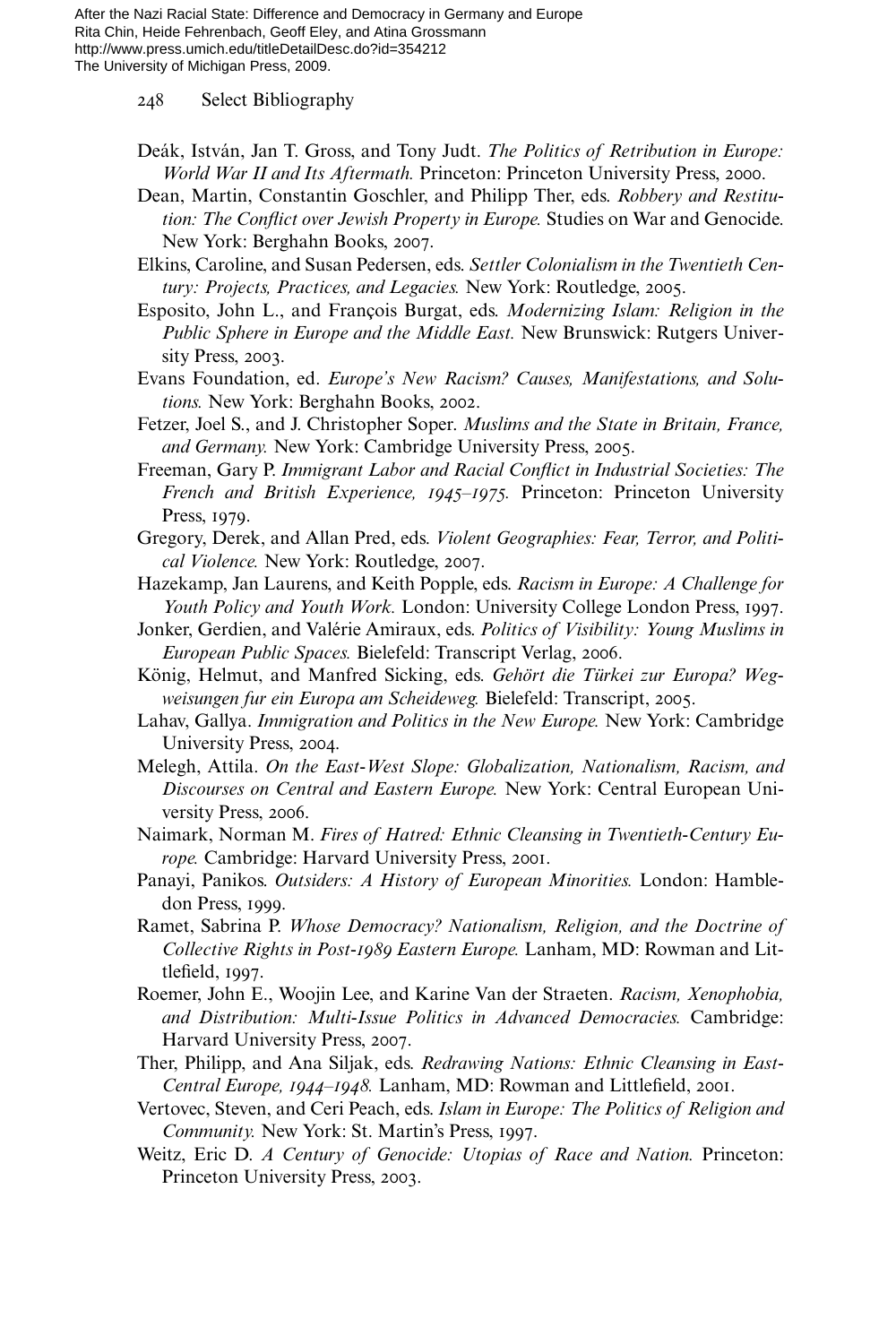Yazbek-Haddad, Yvonne, ed. *Muslims in the West: From Sojourners to Citizens.* Oxford: Oxford University Press, 2002.

### **BRITAIN AFTER 1945**

- Balibar, Etienne, and Immanuel Wallerstein. *Race, Nation, Class: Ambiguous Identities.* London: Verso, 1991.
- Barker, Martin. *The New Racism.* London: Junction Books, 1980.
- Center for Contemporary Cultural Studies, ed. *The Empire Strikes Back: Race and Racism in 70s Britain.* London: Hutchinson, 1982.
- Deakin, Nicholas. *Colour, Citizenship, and British Society.* London: Panther, 1970.
- Foot, Paul. *Immigration and Race in British Politics.* Harmondsworth: Penguin, 1965.
- Gilroy, Paul. *The Black Atlantic: Modernity and Double Consciousness.* Cambridge: Harvard University Press, 1993.
- Gilroy, Paul. "One Nation under a Groove: The Cultural Politics of 'Race' and Racism in Britain." In Geoff Eley and Ronald Grigor Suny, eds., *Becoming National: A Reader.* New York: Oxford University Press, 1996.
- Gilroy, Paul. *"There Ain't No Black in the Union Jack": The Cultural Politics of Race and Nation.* London: Hutchinson, 1987.
- Owusu, Kwesi, ed. *Black British Culture and Society: A Text Reader.* London: Routledge, 2000.
- Patterson, Sheila. *Dark Strangers.* Harmondsworth: Penguin, 1963.
- Patterson, Sheila. *Immigration and Race Relations in Britain, 1960–1967.* London: Oxford University Press, 1969.
- Paul, Kathleen. *Whitewashing Britain: Race and Citizenship in the Postwar Era.* Ithaca: Cornell University Press, 1997.
- Sivanandan, A. *Race and Resistance: The IRR Story.* London: Institute of Race Relations, 1974.

### **FRANCE AFTER 1945**

- Beriss, David. *Black Skins, French Voices: Caribbean Ethnicity and Activism in Urban France.* Boulder, CO: Westview Press, 2004.
- Bowen, John R. *Why the French Don't Like Headscarves: Islam, the State, and Public Space.* Princeton: Princeton University Press, 2007.
- Chapman, Herrick, and Laura L. Frader, eds. *Race in France: Interdisciplinary Perspectives on the Politics of Difference.* New York: Berghahn Books, 2004.
- Feldblum, Miriam. *Reconstructing Citizenship: The Politics of Nationality Reform and Immigration in Contemporary France.* Albany: State University of New York Press, 1999.
- Hargreaves, Alec G., and Mark McKinney, ed. *Post-Colonial Cultures in France.* New York: Routledge, 1997.
- Laurence, Jonathan, and Justin Vaisse. *Integrating Islam: Political and Religious*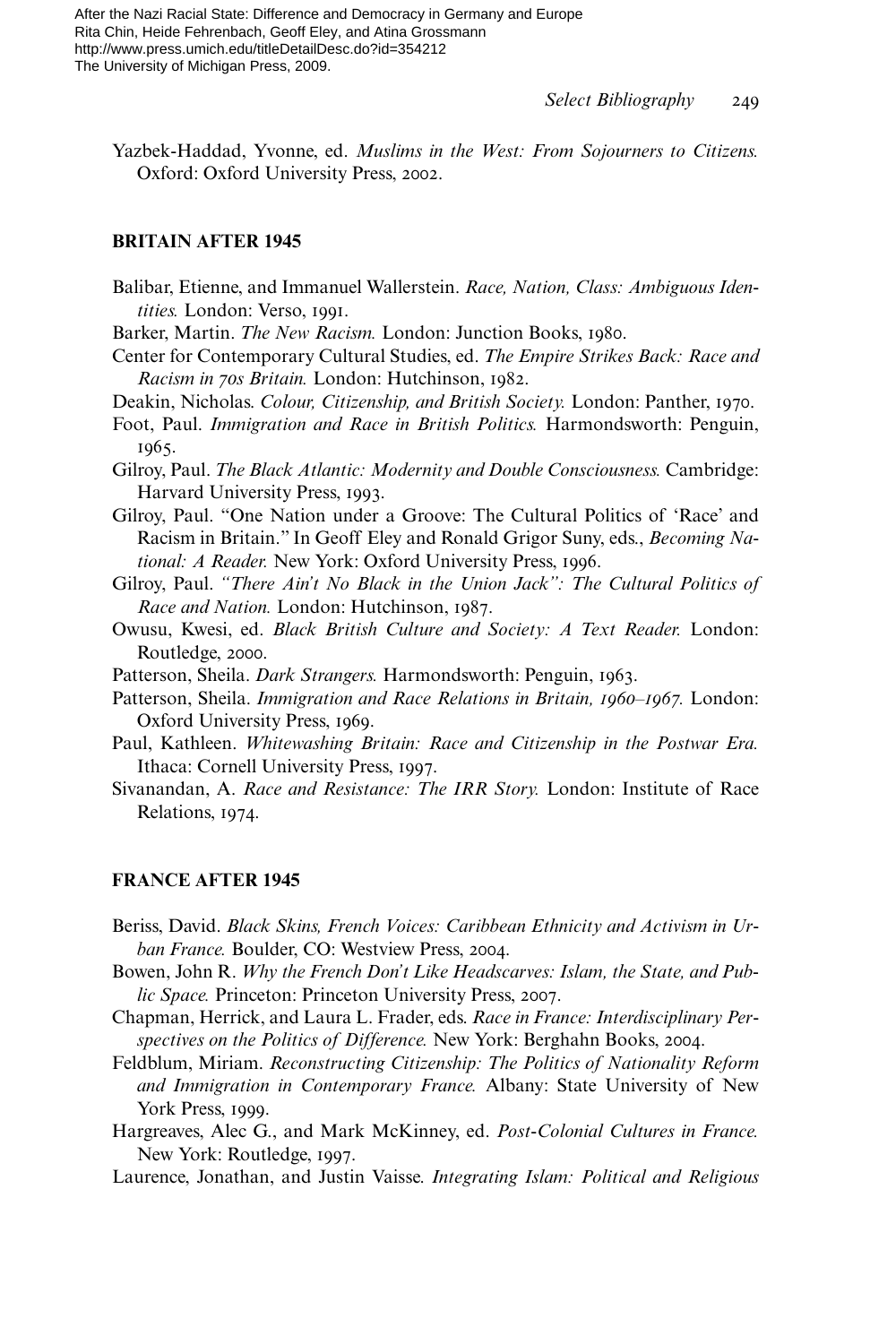250 Select Bibliography

*Challenges in Contemporary France.* Washington, DC: Brookings Institution Press, 2006.

- Lebovics, Herman. *Bringing the Empire Back Home: France in the Global Age.* Durham: Duke University Press, 2004.
- MacMaster, Neil. *Colonial Migrants and Racism: Algerians in France, 1900–62.* New York: St. Martin's Press, 1997.
- Mandel, Maud S. *In the Aftermath of Genocide: Armenians and Jews in Twentieth-Century France.* Durham: Duke University Press, 2003.
- Moyn, Samuel. *A Holocaust Controversy: The Treblinka Affair in Postwar France.* Hanover, NH: University Press of New England, 2005.
- Peabody, Sue, and Tyler Stovall, eds. *The Color of Liberty: Histories of Race in France.* Durham: Duke University Press, 2003.
- Sayad, Abdelmalek. *The Suffering of the Immigrant.* Trans. David Macey. Malden, MA: Polity Press, 2004.
- Scott, Joan W. *The Politics of the Veil.* Princeton: Princeton University Press, 2007.
- Shepard, Todd. *The Invention of Decolonization: The Algerian War and the Remaking of France.* Ithaca: Cornell University Press, 2006.
- Silverstein, Paul A. *Algeria in France: Transpolitics, Race, and Nation.* Bloomington: Indiana University Press, 2004.
- Smith, Andrea L. *Colonial Memory and Postcolonial Europe: Maltese Settlers in Algeria and France.* Bloomington: Indiana University Press, 2006.
- Stovall, Tyler, and Georges van den Abeele, eds. *French Civilization and Its Discontents: Nationalism, Colonialism, Race.* Lanham: Lexington Books, 2003.

## **SWEDEN, POLAND, UKRAINE, ROMANIA, THE SOVIET UNION/RUSSIA AFTER 1945**

- Bartov, Omer. *Erased: Vanishing Traces of Jewish Galicia in Present-Day Ukraine.* Princeton: Princeton University Press, 2007.
- Berdahl, Daphne, Matti Bunzl, and Martha Lampland, eds. *Altering States: Ethnographies of Transition in Eastern Europe and the Former Soviet Union.* Ann Arbor: University of Michigan Press, 2000.
- Blobaum, Robert, ed. *Antisemitism and Its Opponents in Modern Poland.* Ithaca: Cornell University Press, 2005.
- Brubaker, Rogers, Margit Feischmidt, Jon Fox, and Liana Grancea. *Nationalist Politics and Everyday Ethnicity in a Transylvanian Town.* Princeton: Princeton University Press, 2006.
- Gross, Jan. *Fear: Anti-Semitism in Poland after Auschwitz; An Essay in Historical Interpretation.* New York: Random House, 2006.
- Hirsch, Francine. "Race without the Practice of Racial Politics." *Slavic Review* 61, no. 1 (Spring 2002): 30–43.
- Kenney, Padraic. "After the Blank Spots Are Filled: Recent Perspectives on Modern Poland." *Journal of Modern History* 79 (March 2007): 134–61.
- Lemon, Alaina. "Without a 'Concept'? Race as Discursive Practice." *Slavic Review* 61, no. 1 (Spring 2002): 54–61.